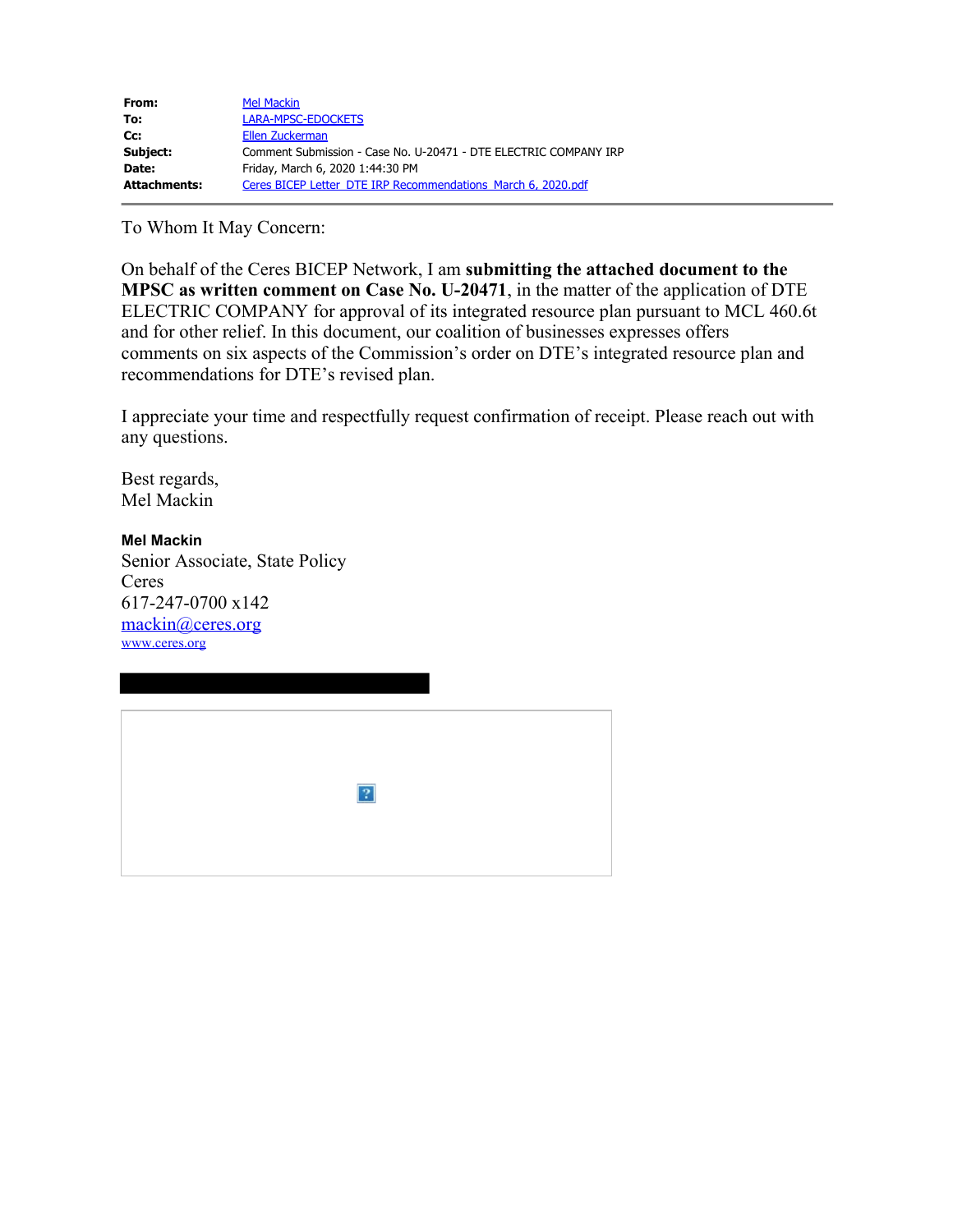

**BICEP Members:** Akamai Technologies Adobe

Annie's Inc. Aspen Skiing Company Autodesk

Aveda

Ben & Jerry's

Burton Snowboards Clif Bar & Company Danone North America Dignity Health eBay Inc.

Eileen Fisher

Etsy Fetzer Vineyards

Gap Inc. General Mills, Inc.

Hackensack Meridian Health

Happy Family Organics IKEA

Impossible Foods Inc. Indigo Ag, Inc.

JLL

Kaiser Permanente KB Home

The Kellogg Company LBrands

L'Oreal USA

Levi Strauss & Co. LinkedIn Lyft

Mars Incorporated Microsoft

Nature's Path Foods

Nestle

New Belgium Brewing Nike, Inc. The North Face Outdoor Industry Association

#### Owens Corning

Patagonia, Inc. Portland Trail Blazers REI Salesforce

SFO

## Schneider Electric

Seventh Generation Sierra Nevada Brewing Squaw Valley

#### **Starbucks**

 Timberland Stonyfield Farm Symantec Corporation Unilever

Vail Resorts VF Corporation Vulcan, Inc.

Worthen Industries

March 6, 2020 | Submitted Electronically

Michigan Public Service Commission P.O. Box 30221 Lansing, MI 48909

# **Re: Case No. U-20471, In the matter of the application of DTE ELECTRIC COMPANY for approval of its integrated resource plan pursuant to MCL 460.6t and for other relief**

Dear Chairman Talberg and Commissioners:

I am writing to you on behalf of the Ceres BICEP (Business for Innovative Climate and Energy Policy) Network – a coalition of more than 58 major employers and large electricity customers across the United States, including many with significant operations, facilities, and business interests in Michigan.

Businesses across Michigan and the nation are increasingly setting goals to cut emissions, invest in clean energy, and reduce energy use. These commitments not only benefit public health and the environment, but they also make business sense. A 2017 Ceres analysis shows that renewable energy and energy efficiency investments save U.S. companies \$3.7 billion a year, freeing up significant capital that they can reinvest into their employees, research and development, and operations. <sup>1</sup> Clean energy resources also help businesses hedge against volatile fuel prices while remaining competitive in a market where customers, investors, and employees increasingly expect companies to lead on sustainability.

Tremendous opportunities exist to increase Michigan's clean energy investments over the coming years. Indeed, Michigan businesses are making major investments in energy efficiency, renewable energy, and electrified transport in order to reduce energy waste, save money, increase their sustainability, and receive an attractive return on their investments. Michigan can capture these opportunities and maximize its potential by ensuring that DTE Electric (DTE) implements and prioritizes effective clean energy investments.

To that end, this letter offers the following comments on six aspects of the Commission's order on DTE's integrated resource plan (IRP) and recommendations for DTE's revised plan.

<sup>1</sup> See Power Forward 3.0: How the largest U.S. companies are capturing business value while addressing climate change, https://www.ceres.org/resources/reports/power-forward-3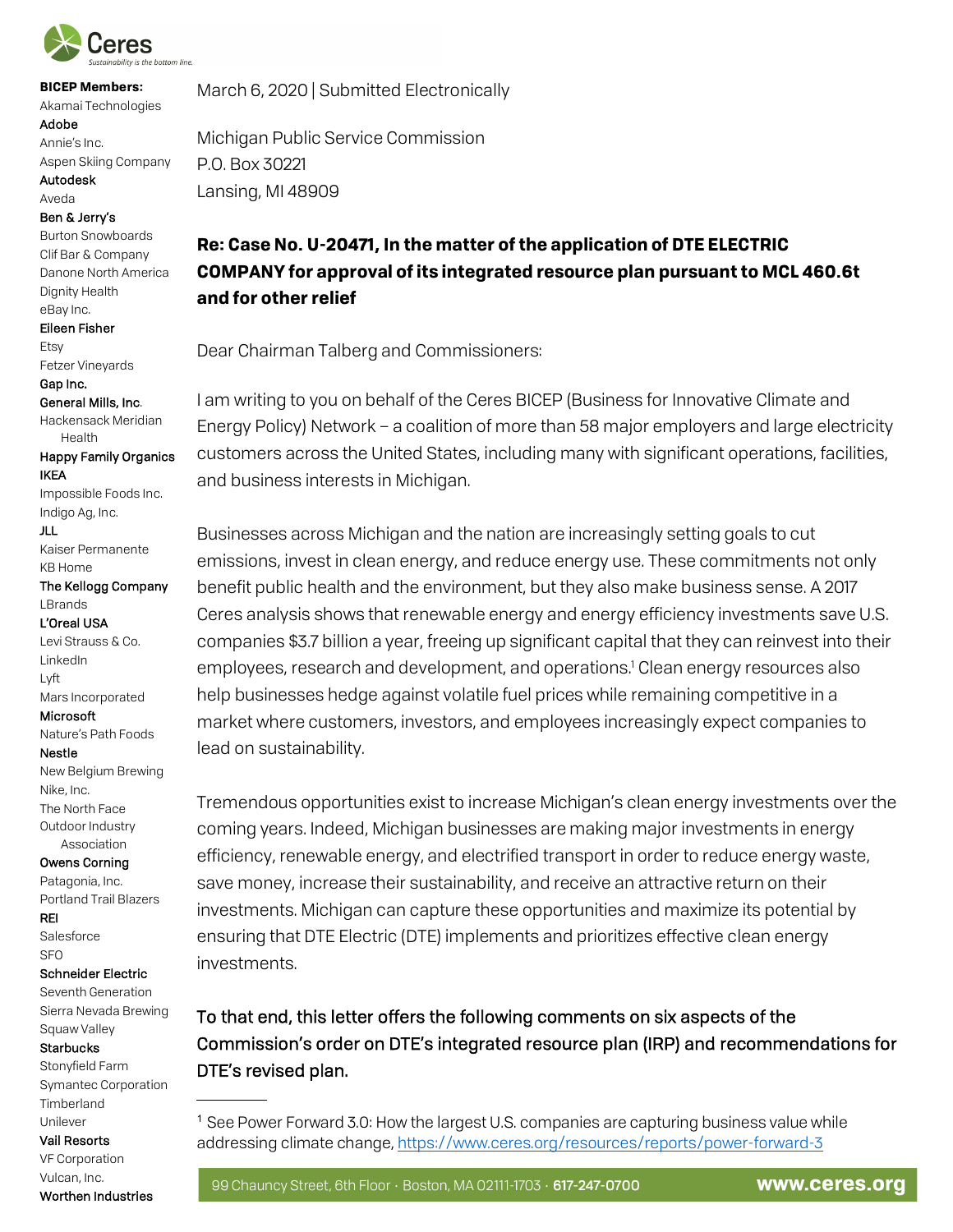### 1. Energy Efficiency/Energy Waste Reduction (EWR)

Businesses stand to make significant investments in reducing their energy consumption and peak demand, and well-designed EWR programs and incentives to support these investments are critical to Michigan's clean energy future. Strong annual energy-savings requirements help ensure a minimum level of program activity that businesses can expect, and therefore provide businesses with the regulatory and market certainty they need to make investment decisions and long-term plans for their workforce and facilities.

For these reasons, we commend the Commission for directing DTE to revise its IRP to increase the amount of energy efficiency that the utility should deliver in 2020 and 2021, including the requirement to achieve 1.75% annual savings in 2020 and 2.0% in 2021. We urge the Commission to ensure that complementary proceedings, like DTE's 2020-2021 EWR plan case (Case No. U-20373), align with and deliver upon the Commission's EWR directive in this proceeding.

### 2. Demand Response

Demand response (DR) and EWR are complementary investments. Through integrated program offerings, DR and EWR can meet customer demand reliably at low cost, defer or avoid infrastructure upgrades, help to balance the grid, and diversify the utility resource mix, while supporting the integration of more renewable energy.

As DTE develops future resource plans, program proposals, and cost recovery mechanisms that include DR, and the Commission evaluates those proposals, we encourage both entities to consider DR as a dynamic resource that can support multiple, diverse objectives including peak load shifting, regulation reserves, ramping reserves, and contingency event response  $$ among other objectives.

## 3. Competitive Solicitations for New Resource Capacity Additions

DTE's IRP proposes the addition of 1,240 MW of new resources over the next three years. If these resources are procured, it is essential that a competitive solicitation process is employed in order to support increased transparency; facilitate the selection of the most cost-effective resource options for Michiganders; provide a platform for the consideration of new technologies and clean energy options; assist in the diversification of DTE's resource mix; and ensure a robust and resilient utility system.

# For these reasons, we support the Commission's finding that these proposed supply-side additions trigger the RFP requirement of Section 6t(6). We further recommend that any RFP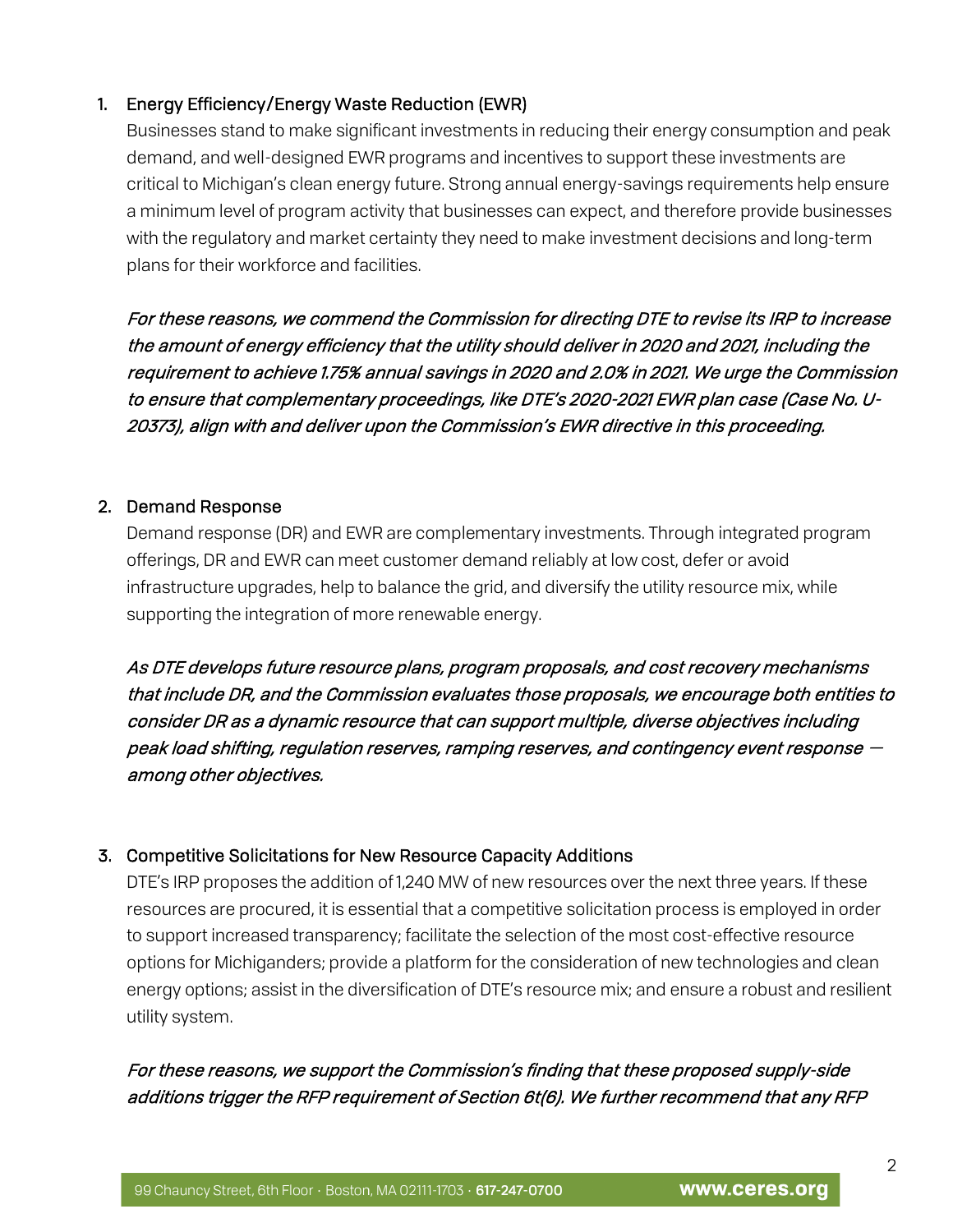process be conducted in a manner that is fair and equitable to all resources, that is independently monitored, and that sets forth objectives and criteria that acknowledge the varied characteristics of different resource options.

### 4. Selection of a Resource Planning Pathway

DTE's IRP proposes four potential resource planning "pathways." Two of these four pathways propose sizable gas additions; while the remaining two paths prioritize clean energy resources to meet capacity needs through 2030. We are concerned that the two pathways that prioritize gas would unnecessarily limit the participation of cost-effective renewable energy, storage, and demand-side management resources and increase the likelihood of stranded assets. Notably, renewable energy, especially when deployed in combination with energy storage, has become an economically competitive alternative to gas-fired power plants. Additionally, demand-side management, including energy efficiency and demand response, remain Michigan's least expensive energy option. These cost comparisons, among other growing concerns with gas investment, have not gone unnoticed by investors.<sup>2</sup>

Given the clean energy preferences of Michigan businesses, the importance of clean energy investments as a hedge against fuel price volatility (gas has been especially unpredictable), and necessary compliance with the state's 2020 renewable portfolio standard of 15%, we recommend that DTE select a path that prioritizes clean energy as it revises its IRP in response to the Commission order.

#### 5. Transportation Electrification

The proliferation of electric vehicles (EVs) and electrified transport will lead to significant changes in the operations of and planning for the electricity system. Rapid declines in battery costs coupled with the implementation of supportive electrification policies are causing all major players in the automobile industry to invest significantly in EVs. Indeed, Bloomberg New Energy Finance projects that 57% of all passenger vehicle sales and over 30% of the global car fleet will be electric by 2040.<sup>3</sup> These developments pose important resource planning questions that must be addressed such as:

• What EV penetration rates do we expect over the next 10-to-15 years?

<sup>2</sup> Bloomberg, Wall Street Is Falling Out of Love With a Once-Coveted Fossil Fuel, March 3, 2020, https://www.bloomberg.com/news/articles/2020-03-03/wall-street-is-falling-out-of-love-with-a-oncecoveted-fossil-fuel

<sup>3</sup> <sup>3</sup> Bloomberg New Energy Finance, Electric Vehicle Outlook 2019, https://about.bnef.com/electric-vehicleoutlook/#toc-viewreport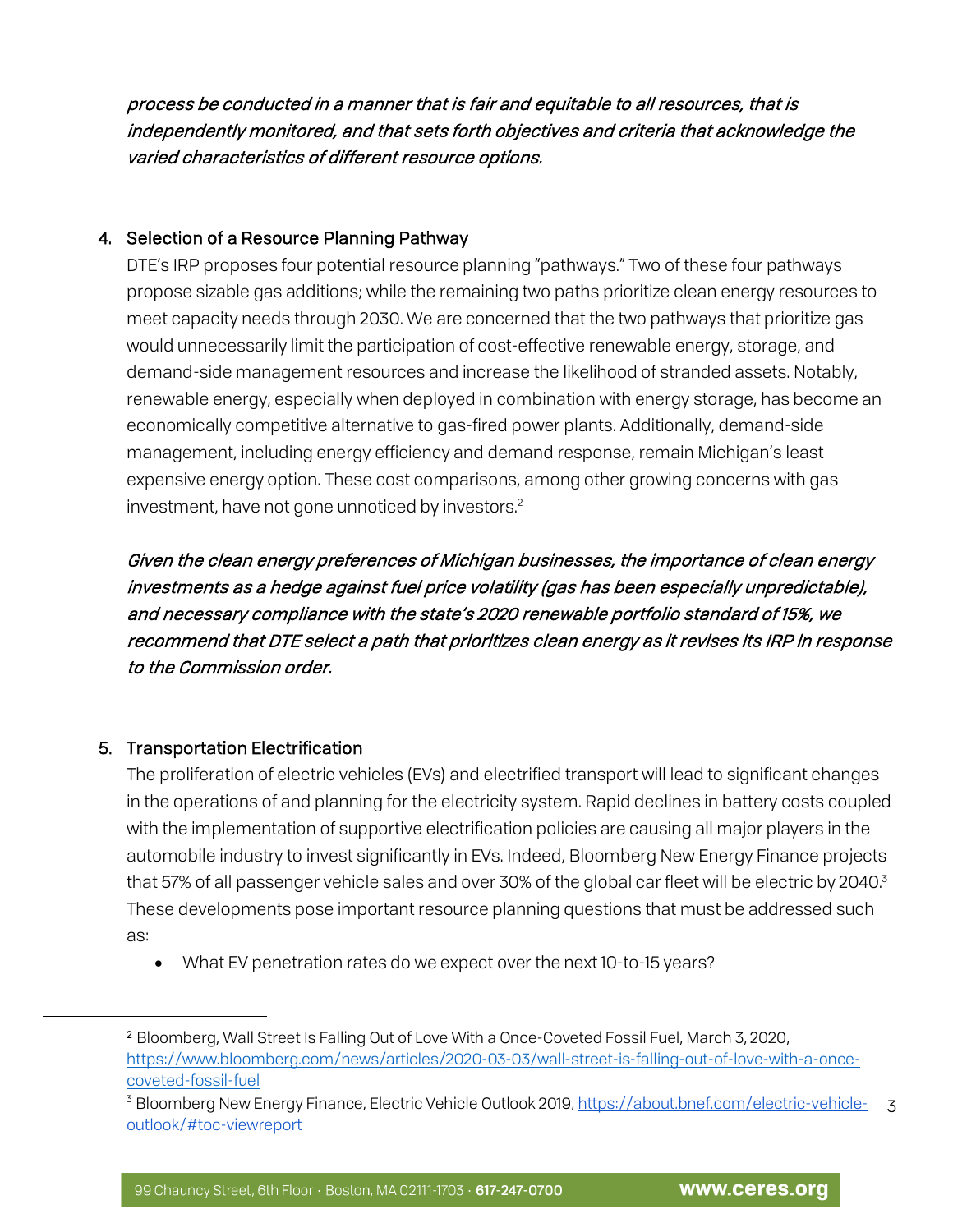- How are these penetration rates impacted by various levels of policy and program interventions?
- What are the energy demand and load effects associated with these various projections/scenarios?
- How do these projections model and account for travel behavior, charging behavior, and spatially explicit EV penetration scenarios, including the effects rate designs and the penetration of Levels 1, 2, and 3 charging, and the timing of such charging? And,
- How can we leverage EVs as a possible grid resource with vehicle-to-grid (V2G) or vehicleto-building interoperability and what opportunities exist for electricity load management associated with V2G technologies?

# As DTE develops future resource plans, and the Commission evaluates those proposals, we encourage both entities to consider a broad range of EV forecasts and their associated public interest benefits to guide the development and implementation of supportive EV policies and programs.

## 6. Voluntary Green Pricing (VGP)

-

The Ceres BICEP network has previously filed comments with the Commission on the importance of VGP offerings and the essential program design components that would allow the business community to easily access cost-effective renewable energy with low transaction costs.<sup>4</sup> Specifically, we recommend that:

- VGP programs pass on the long-term price stability that renewable energy investments provide.
- Program participation costs reflect the actual cost of service (i.e. fair and transparent accounting of the complete costs and benefits, rather than charging a set premium).
- Renewable energy sourced to meet customer demand be additive and competitively procured.
- Program participation leads to additional, new renewable energy deployment, and not simply assign renewable energy credits (RECs) or use currently installed systems to meet demand.

As DTE proposes resources to meet VGP demand, and the Commission evaluates those requests, we urge both entities to consider and incorporate these program design recommendations.

<sup>4</sup> Ceres, Ceres BICEP Network Comments RE: Case No. U-18349 et al., https://mipsc.force.com/sfc/servlet.shepherd/version/download/068t0000001UY1lAAG